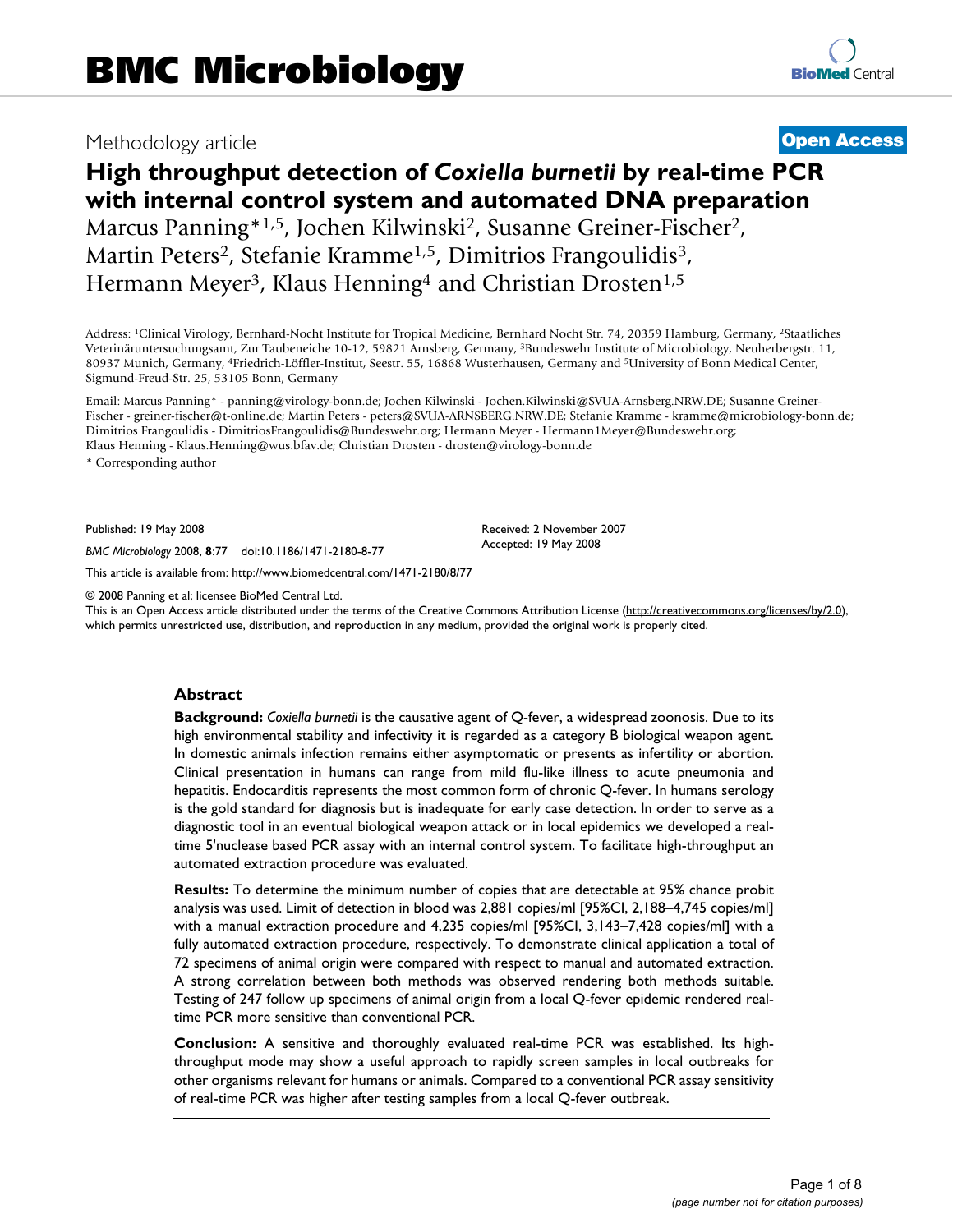# **Background**

*Coxiella burnetii* (*C. burnetii*) is an obligate intracellular, gram negative bacterium. It is the causative agent of Qfever. Q-fever is a zoonosis with a worldwide distribution except New Zealand that affects different animal species and humans. Clinical presentation in humans ranges from mild flu-like symptoms to, sometimes, severe atypical pneumonia and hepatitis [1]. Convalescence can be slow and endocarditis is the most frequent and serious manifestation of chronic Q-fever [2]. In animals, primarily cattle, sheep, and goats, *C. burnetii* can cause abortion and infertility as it localizes in the female reproductive system. High doses of *C. burnetii* have been found in conception products of infected animals. The organism is shed in the urine, feces and milk of infected animals. In general infected animals remain asymptomatic. Instead they often serve as the source of infection for humans via infective aerosols or contaminated dust [3]. *C. burnetii* is very resistant to environmental conditions and can remain infectious for a considerable time outside the host cell. Recent outbreaks in France documented the high environmental stability of the organism when local Qfever epidemics were observed weeks after lambing season [4]. Due to its high infectivity, environmental stability and its potential to cause severe disease in humans it is regarded as a category B biological weapon agent by the Centers for Disease Control and Prevention [5]. Its natural widespread availability and potential for aerosolized use makes it considerably suitable as a biological weapon. Proper administration of antibiotics can significantly reduce chronic Q-fever associated mortality making timely diagnosis of utmost importance. For diagnosing *C. burnetii* infection serology remains the method of choice as it is easy to establish and widely applicable. However, antibodies are detected only after 2–3 weeks from the onset of disease [6] making it too slow in selected clinical settings. A capture enzyme-linked immunosorbent assay (EIA) can be used for direct detection of *C. burnetii* [7]. However, its high limit of detection significantly reduces its reliability. Direct detection of *C. burnetii* is also possible by cell culture, but this requires biosafety level-three laboratories. Sensitivity of cell culture is sometimes low [8]. More recently, PCR has been successfully applied for the direct detection of *C. burnetii* in clinical specimens [9]. Though it appears to be highly sensitive, conventional PCR protocols remain time-consuming due to laborious post PCR processing, and they are prone to cross-contamination. Modern real-time PCR assays with in tube detection of amplicons decrease turn around time considerably [10]. In a bioterrorist event or in the case of local epidemics, masses of samples have to be expected. We have shown for other agents that real-time PCR provides the technical prerequisites for high throughput testing [11].

Here we describe a novel 5'nuclease (TaqMan) based realtime PCR assay for the rapid, sensitive and specific detection of *C. burnetii*. A mimic positive control monitors the reaction under the same conditions as applicable for *C. burnetii*, including use of the same primers. It identifies breaches in sensitivity in each single sample due to insufficient sample preparation, PCR inhibition or inherent failure of the PCR itself. To further facilitate high-throughput application a fully automated extraction procedure using the BioRobot M48 (Qiagen, Hilden, Germany) was evaluated and compared to an established manual sample preparation method.

# **Results**

# *Coxiella burnetii real-time PCR*

Since the transposase gene of *C. burnetii* is present in approximately 20 copies per cell it was chosen as the target sequence. Using Primer Express software two primer pairs and one 5'nuclease minor groove binder (MGB) probe were selected. Prepared nucleic acid from a cultured *C. burnetii* (Nine mile RSA493) strain was used to optimize the assay. The 86 bp amplicon of the transposase gene was cloned into *E. coli* plasmids (pCoxquant), and used for sensitivity determination. Single copies were detected in limiting dilution series on an occasional basis. Constantly positive results were obtained at a concentration of 15 copies per PCR reaction or more.

To monitor the sensitivity of the assay in each single reaction an internal control mimic DNA was constructed next [12]. The probe binding site of pCoxquant was deleted and replaced by an alternative sequence to yield plasmid pCoxmimic. Its corresponding 5'nuclease probe contained the dye VIC for detection in a separate channel of the real-time PCR instrument. One copy of the internal control mimic pCoxmimic was occasionally and 20 copies constantly detectable. Cross talk into the wild type channel was not observed. To exclude that the internal control affected the amplification efficiency of *C. burnetii* detection, 15 copies/reaction of pCoxquant were amplified in the presence of increasing numbers of pCoxmimic. The cycle threshold  $(C_t)$  values for pCoxquant and pCoxmimic were recorded separately for each target gene (Figure 1C). The simultaneous amplification of up to 100 copies of internal control did not influence the  $C<sub>t</sub>$  for pCoxquant. Only from 700 copies of internal control onward, variation and delay in  $C_t$  for pCoxquant occurred. A concentration of 20 copies of pCoxmimic per reaction was chosen as a working concentration for all further experiments, in order to detect even slight drops in assay sensitivity. The exact limit of detection of real-time PCR was determined next. Human EDTA blood was spiked with plasmid pCoxquant in five different concentrations. EDTA blood of each concentration was first extracted manually by means of a QIAmp DNA Mini Kit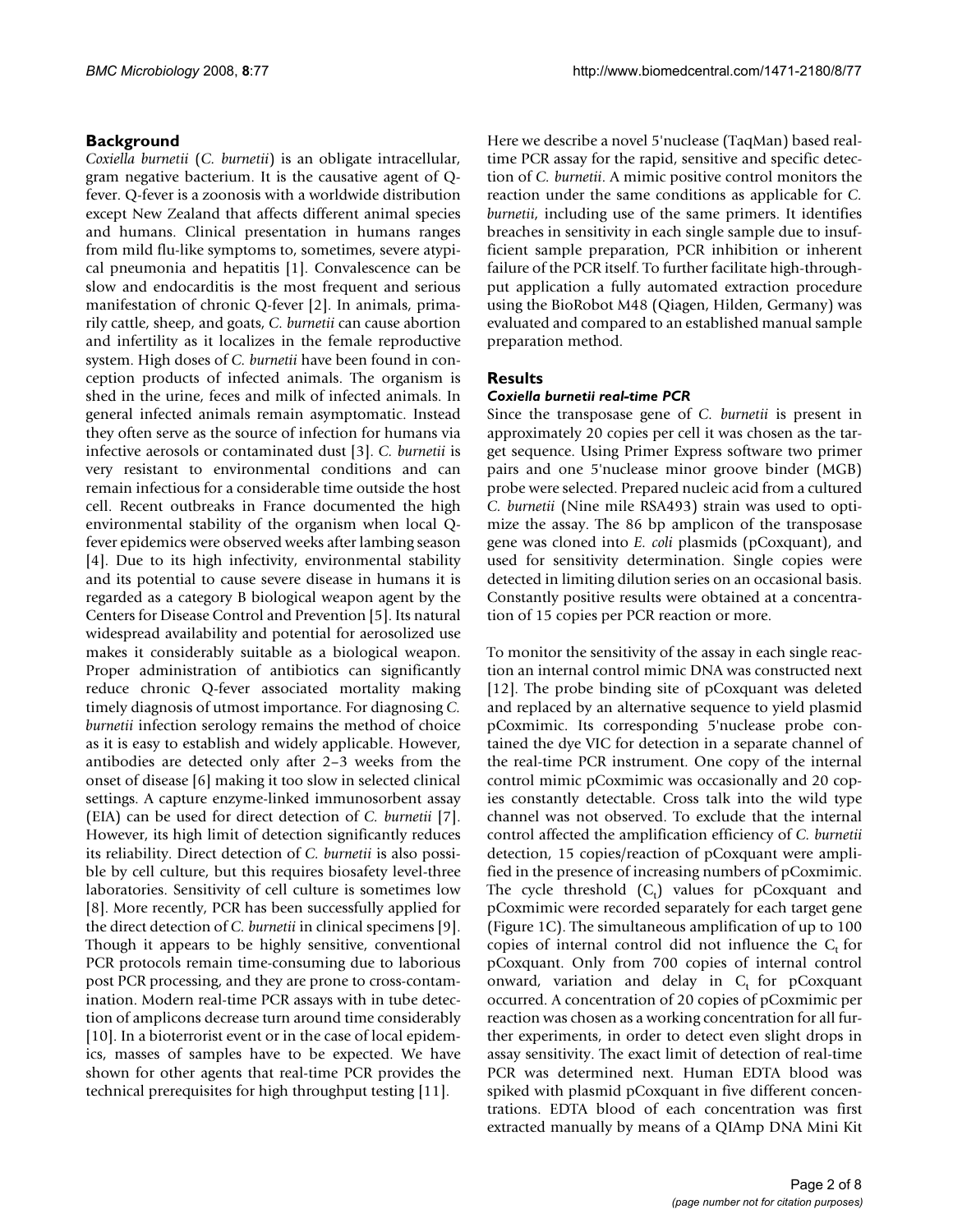

#### **Figure 1** Determination of detection limits, amplification efficiency of *C. burnetii*, correlation of automated and manual extraction

**Determination of detection limits, amplification efficiency of** *C. burnetii***, correlation of automated and manual extraction**. Probability of achieving a positive result (y-axis), depending on the DNA input copy number per mL EDTA blood (x-axis). A, Qiagen DNA mini kit; B, Qiagen M48 DNA mini kit, used on a Qiagen M48 automated DNA extraction instrument. Each datum point represents the rate of positive results in six replicate tests per concentration. Limits of detection are comparable with both methods of DNA extraction. C, Threshold cycles (y-axis) as a measure of efficiency of PCR amplification for *C. burnetii* and internal control. Each reaction contained 15 copies of plasmid-derived *C. burnetii* target gene and variable numbers of internal control plasmid pCoxmimic, as depicted on the x-axis. Results of eight replicate real-time PCR reactions per setting are shown as a result of box-plot analysis, showing the range of results by whiskers, whereby the two central quartiles of data are represented as a box. Solid line with grey boxes, *C. burnetii* target gene, broken line with white boxes, internal control. No reduced efficiency in amplification is observed for the *C. burnetii* target gene in presence of up to 100 copies of internal control. D, Correlation of *C. burnetii* DNA copies per ml as determined by *C. burnetii* real-time PCR after automated (x-axis) and manual extraction procedure (y-axis).

(Qiagen) in duplicates, and each duplicate was tested in replicates of 4 (5  $\times$  2  $\times$  4 = 40 reactions). Prior to extraction the lysis buffer was spiked with pCoxmimic at a concentration corresponding to 20 copies per reaction. The observed proportions of positive results in each concentration were subjected to probit regression analysis (Figure 1A). 2,881 copies per ml were calculated to be detectable at ≥95% chance (95%CI, 2,188–4,745). This corresponded to 14 copies/PCR reaction.

For automated extraction, the Biorobot M48 (Qiagen) was evaluated exactly in the same manner (Figure 1B). 4,235 (95%CI, 3,143–7,428) copies per ml were calculated to be detectable with ≥95% chance, corresponding to 21 copies per PCR.

The internal control pCoxmimic was detected in all samples including the negative controls. Specificity was evaluated by testing a number of viral and bacterial pathogens that might be present in human blood samples. None of the tested pathogens reacted positive with the *C. burnetii*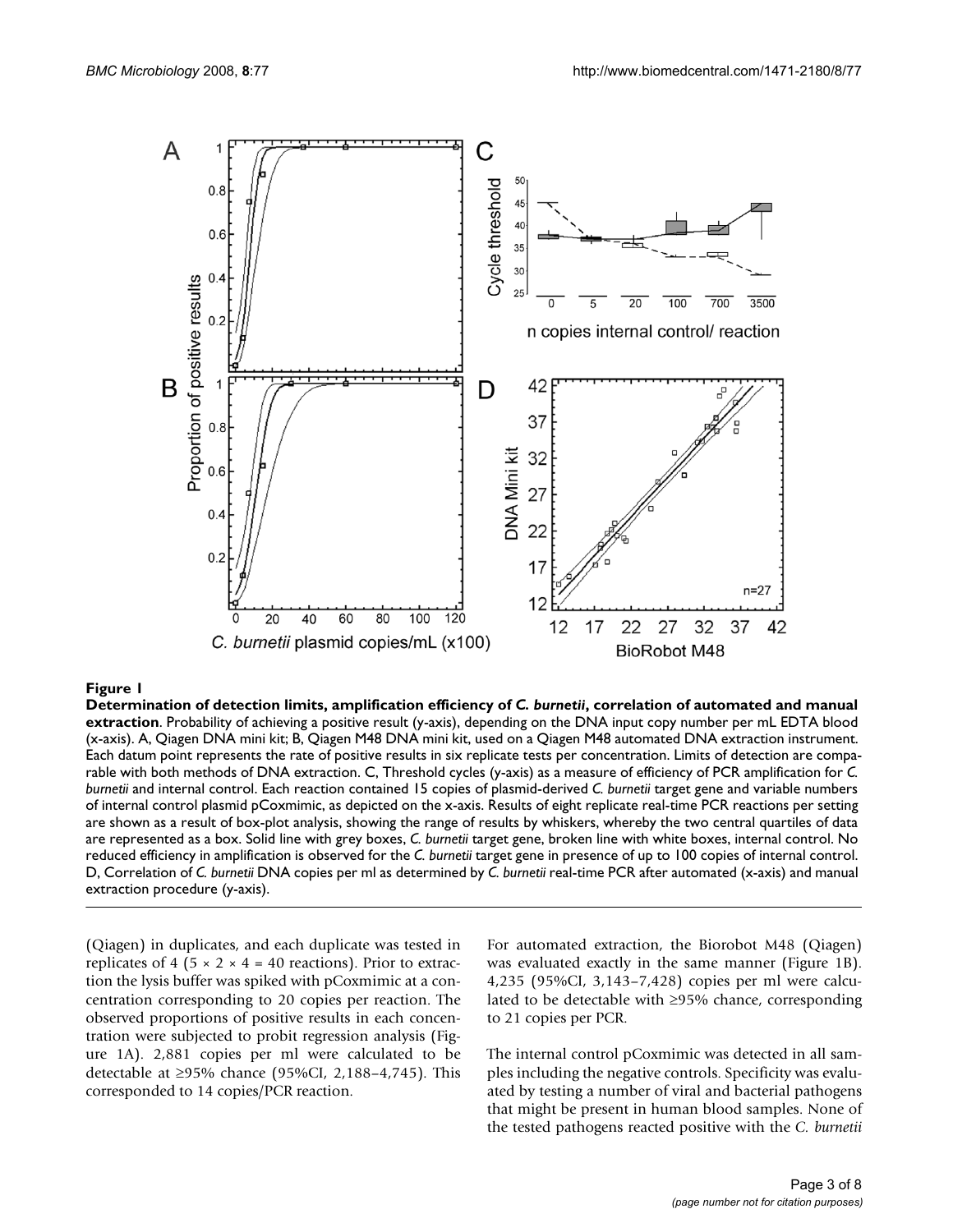real-time PCR assay (see Methods section). To further assess the specificity 35 different *C. burnetii* strains were subjected to the new real-time assay. As expected all strains reacted positive (Table 1).

#### *Real-time PCR versus conventional PCR*

To further assess the performance of real-time PCR we finally compared the assay to a conventional PCR. A total of 247 purified specimens were tested which were sampled during a follow-up study after a local Q-fever epidemic in North-Rhine Westphalia. Results are shown in Table 2 and Figure 2B. The mean  $C_t$  value for samples positive in both assays was 31.31 +/- 2.15 [29.16; 33.46], which equals  $2.7 \times 10^3$  copies per PCR (see below). Samples that were positive by real-time PCR only yielded a mean C<sub>t</sub> of  $37.42 + (-0.81 [36.61; 38.23]$ , which equals 48 copies per PCR. Means were significantly different (t-test,  $p \le 0.05$ ).

**Table 1: Characteristics of** *C. burnetii* **isolates. Designation, geographical origin and host species of** *C. burnetii* **isolates testing positive by the novel** *C. burnetii* **real-time PCR**

| C. burnetii strain | Geographical origin | <b>Host species</b> |  |
|--------------------|---------------------|---------------------|--|
| Nine Mile USA      | USA                 | Tick                |  |
| Priscilla USA      | USA                 | Goat                |  |
| <b>Scurry USA</b>  | USA                 | Human               |  |
| Dugway USA         | USA                 | Rodent              |  |
| Z 2775             | Germany             | Cattle              |  |
| Pohlheim           | Germany             | Sheep               |  |
| Max                | Germany             | Sheep               |  |
| Tiho I             | Germany             | unknown             |  |
| Hardthof/90        | Germany             | Cattle              |  |
| Frankfurt          | Germany             | Cattle              |  |
| Z 104/94           | Germany             | Sheep               |  |
| München            | Germany             | Sheep               |  |
| OSH-I              | Germany             | Cattle              |  |
| Bru 180            | Germany             | Cattle              |  |
| Wdk 1188           | Germany             | Sheep               |  |
| Zeckenpool II      | Germany             | Tick                |  |
| Namibia            | Namibia             | Goat                |  |
| $F-2$              | France              | Human               |  |
| $F-4$              | France              | Human               |  |
| R1140              | <b>Russia</b>       | Human               |  |
| CS-Florian         | Slovakia            | Human               |  |
| CS-Bud             | Slovakia            | Human               |  |
| $CS-KL4$           | Slovakia            | Tick                |  |
| CS-Dayer           | Slovakia            | Tick                |  |
| Utvinis            | Romania             | Human               |  |
| Stancia            | Romania             | Human               |  |
| Brasov             | Romania             | Human               |  |
| Balaceanu          | Romania<br>Human    |                     |  |
| $ -3$              | Japan               | Cattle              |  |
| Henzerling         | Italy               | Human               |  |
| $CS-R$             | Italy               | Human               |  |
| Herzberg           | Greece              | Human               |  |
| Andelfingen        | Switzerland         | Cattle              |  |
| Soyta              | Switzerland         | Cattle              |  |
| Boren              | unknown             | Cattle              |  |

# *Quantitative real-time PCR*

As an example of applicability the novel real-time PCR assay was evaluated in combination with the manual as well as the automated extraction procedure on a panel of samples. Seventy-two homogenized tissue samples were purified using both extraction methods as described above. After purification of samples with the manual extraction method, 27/72 (37.5%) samples yielded a positive result by real-time PCR. With automated extraction 31/72 (43%) samples tested positive. The mean  $C_t$  value in positive samples for each procedure was 28.2 for the manual extraction and 27.65 for the automated procedure, respectively (t-test,  $p = 0.8028$ ). C<sub>t</sub> values correlated proportionally with DNA concentrations, and showed good accordance between manual and automatic methods (Figure 1D, correlation coefficient = 0.975).

For absolute quantification a calibration curve was generated by limiting dilution series of plasmid pCoxquant. The amplification efficiency calculated from the calibration curve slope was 0.98, indicating optimal PCR reaction condition. Assuming 20 copies of target gene per genome, concentrations of *C. burnetii* per milliliter of homogenized sample ranged from 9.4 × 104 genomes per mL to  $3.2 \times 10^{10}$  genomes per ml (470-1.6  $\times$  10<sup>8</sup> genomes/ reaction).

Cell culture has long been regarded the gold standard for diagnosing *C. burnetii* infection. To re-assess its performance, all 72 samples were also subjected to cell culture. Only 13 of 72 (18%) samples yielded a positive result by cell culture. All cell culture positive samples yielded a positive real-time PCR result irrespective of the purification method. Again the bacterial concentration per ml sample was determined and copy numbers of 27 real-time PCR positive samples were plotted in increasing increments and compared to cell culture results (Figure 2A). Only samples with  $>1 \times 10^8$  genomes/ml of homogenized sample yielded a positive result by cell culture.

# **Discussion**

Recent experience has shown that in the event of a *C. burnetii* epidemic masses of samples are to be expected [13]. We describe here a *C. burnetii* real-time PCR assay in combination with manual as well as fully automated extraction procedures for high-throughput use. The assay is capable of detecting single copies of *C. burnetii* transposase gene. This target region was chosen because it is highly conserved among *C. burnetii* strains and present at 10–30 copies per bacterium, making it an appropriate target for a diagnostic assay [14-16]. However, despite the assay was validated on a range of *C. burnetii* isolates, strains lacking elements of the transposase gene have been described [17]. For our calculations of sensitivity we assumed 20 copies per genome as present in our Nine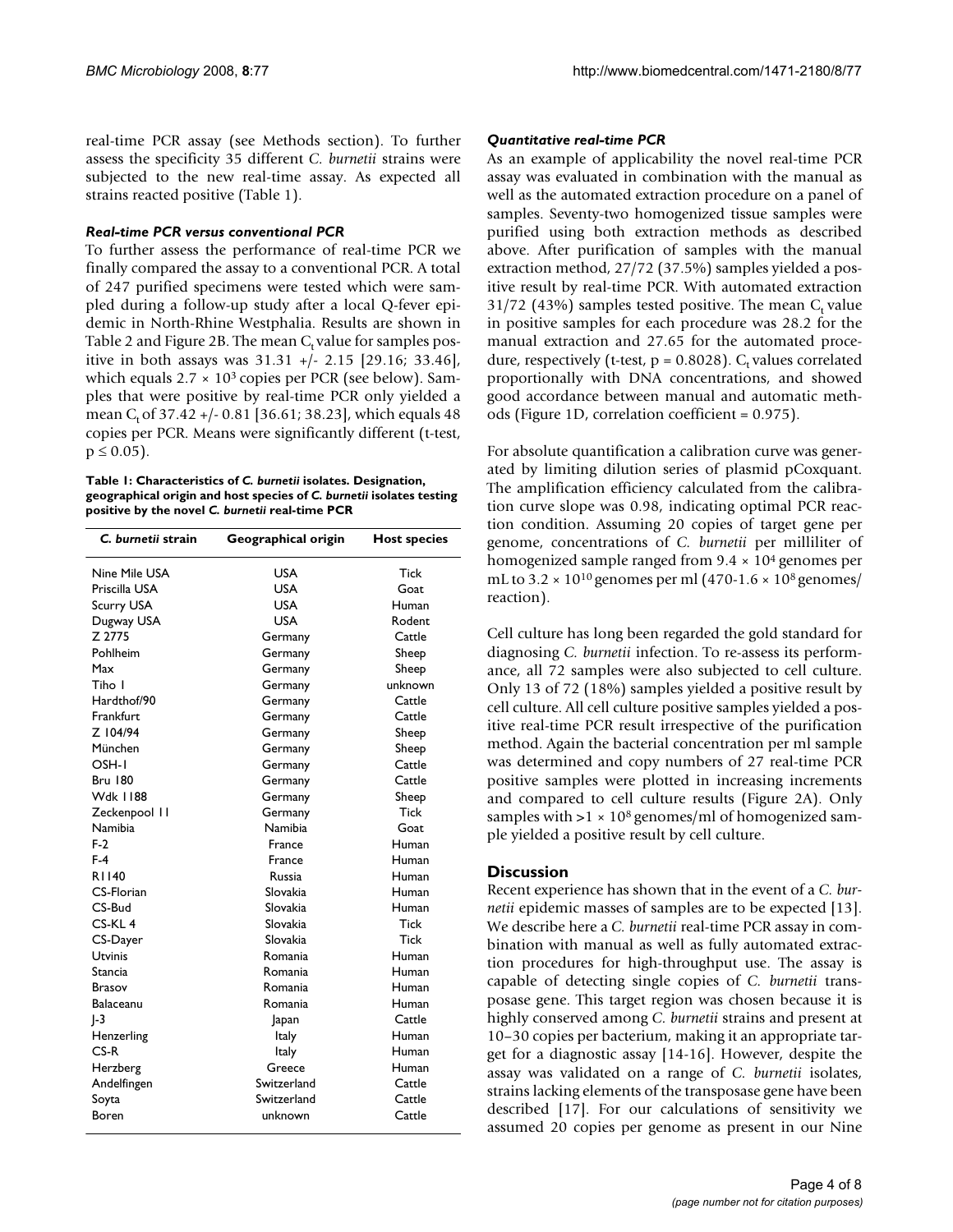

# **Figure 2**

**Bacterial loads in isolation positive samples, box plot analysis of Ct values**. A, bacterial loads and *C. burnetii* isolation in real-time PCR positive samples ( $n = 27$ ). Bacterial loads are shown on the y-axis. "+" in "cell isolation" means isolation success as confirmed by detection of inclusion bodies upon microscopy. B, box plot analysis of threshold cycle values in real-time PCR positive/conventional negative ( $n = 32$ ) and real-time PCR positive/conventional PCR positive ( $n = 38$ ) samples. Difference in threshold cycle values are significant ( $p < 0.05$ ).

Mile RSA 493 reference strain [16]. At 2,881 DNA copies/ ml blood, the analytical sensitivity of our assay was close to what is possible due to mathematical limitations, according to the probit model [18]. This sensitivity, corresponding to about 144 genomes per ml, was as high as with commercial PCR systems available for other bacterial agents and should be compatible with the reliable detection of bacteremia [19]. Of note, since the number of copies of the *C. burnetii* transposase gene can vary greatly different sensitivities have to be expected with other strains.

Due to increased hybridization properties and lower background fluorescence we decided to use a minor groove binder (MGB) probe in combination with a non-fluorescent-quencher (NFQ) [20]. The use of a NFQ improves the signal-to-noise ratio and decreases spectral overlap compared to other fluorescent quencher dyes e.g. TAMRA [21]. This feature facilitates double dye detection, which allows implementation of a stable internal control system. The internal control was detected in all negative samples irrespective of the extraction procedure, although only a low amount of internal control mimic was added (20 copies plasmid DNA per reaction). Since the internal control is almost identical to the *C. burnetii* target gene including additional positive controls is not necessary. The advantages of such controls have already been described and implemented in various assays [22,23].

Besides the PCR itself, the extraction procedure constitutes another crucial factor in molecular diagnostics. It is the lengthiest part of the whole procedure and automation is highly desirable especially in a high-throughput setting. The most valuable advantage of robotic systems is their speed when numerous samples have to be analyzed [24]. However, there is little data on the performance of automated systems in diagnostic settings. In this study the limit of detection of the automated procedure was only 1.5 times higher than that of the manual protocol (4,235 vs. 2,881 DNA copies/ml blood). Assuming 20 copies per

**Table 2: Results of real-time versus conventional PCR assay. A total of 247 follow up samples of animal origin were analyzed by conventional as well as real-time PCR. Numbers of positive and negative results for each PCR assay are shown.**

|                     | <b>Real-time PCR positive</b> | <b>Real-time PCR negative</b> | total     |
|---------------------|-------------------------------|-------------------------------|-----------|
| <b>PCR</b> positive | $n = 38$                      | $n = 5$                       | $n = 43$  |
| <b>PCR</b> negative | $n = 32$                      | $n = 172$                     | $n = 204$ |
| total               | $n = 70$                      | $n = 177$                     |           |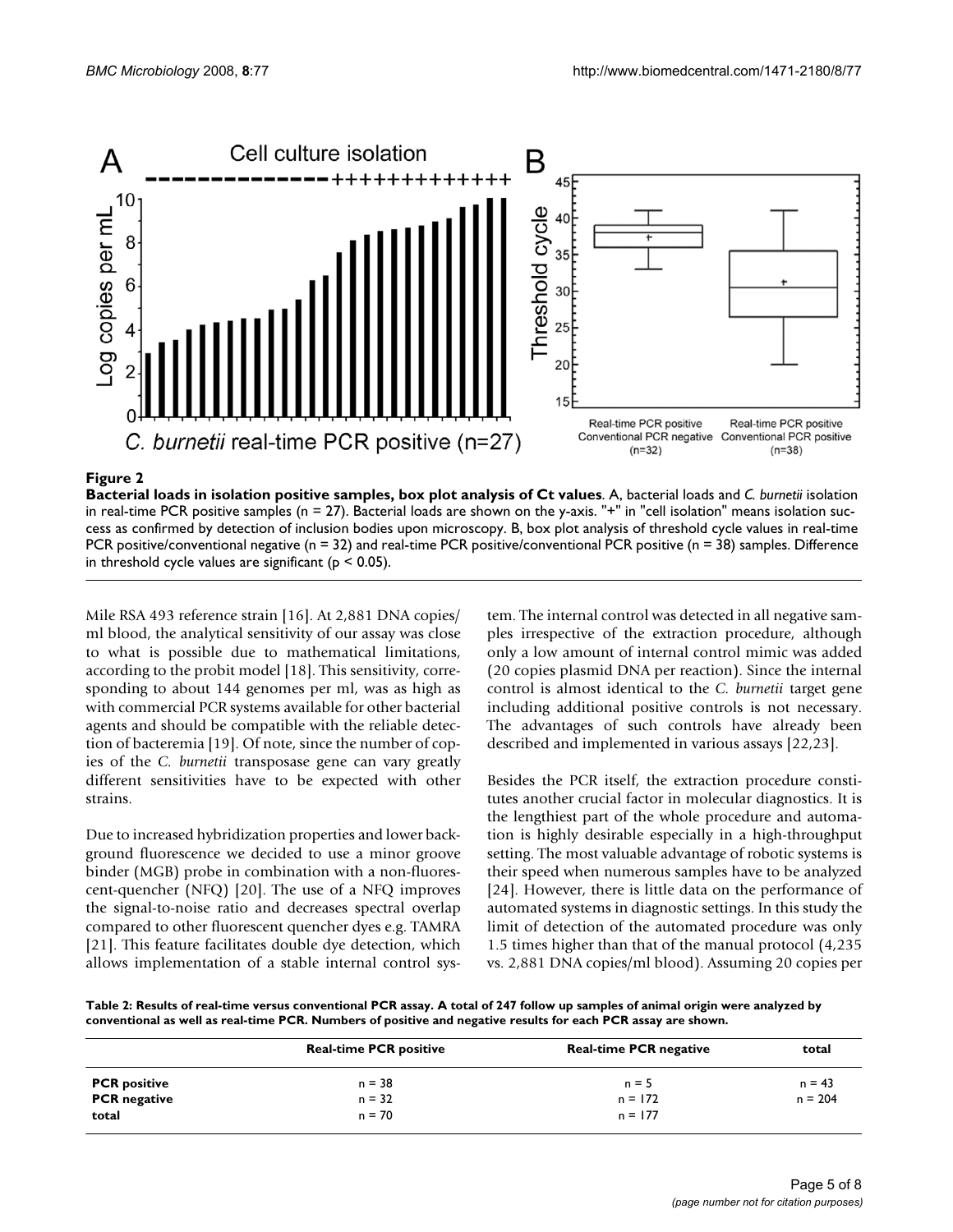bacterium (Nine mile RSA493 strain) the limit of detection for the automated procedure was around 210 *C. burnetii* bacteria per ml (1 bacterium per PCR reaction). High sensitivity and good quantitative correlation with other extraction methods is in concordance with our earlier study on the automated extraction of *B. anthracis* [11].

The novel assay yielded more positive results than conventional PCR upon testing of a large panel of stored samples of animal origin. However, it should be noted that 2.5 times more template was added to the real-time PCR reaction. Because PCR negative/real-time PCR positive samples had significantly lower  $C_t$  values than samples positive in both methods, improved analytical sensitivity can be assumed for real-time PCR. Of note 5 conventional PCR positive samples remained repeatedly negative upon real-time PCR testing. All of these 5 samples were stored for approximately 3 years at -20°C and reported to be weakly positive only by conventional PCR. Due to prolonged storage it seems likely that some DNA degradation had happened thus preventing positive results by realtime PCR.

Critically, classical isolation of *C. burnetii* by cell culture showed rather disappointing results. Henning and Sting have already reported similar results for cell culture [25]. The strain of *C. burnetii* as well as its source might account for the here observed rather low number of conventional cell culture positive results. More sensitive isolation methods like shell vial technique or inoculation of specimens into guinea pigs or mice were not available in our laboratory. By quantitative PCR we could show that rather high bacterial loads are necessary for cell culture to become positive. For this reason and because of the associated biological risks, cell culture is not the method of choice in the first run. However, it remains an essential tool for further pathogen characterization, and allows isolation of related agents which would go undetected by PCR.

# **Conclusion**

In summary, this assay provides a homogenous tool for diagnostics in human and veterinary medicine. Since *C. burnetii* infection is still not well understood, quantitative PCR may yield new insights into the pathogenesis of the disease. Another future field of application of high throughput assays may comprise the screening of bulk milk samples, an issue which may be addressed by food safety authorities.

# **Methods**

# *Reference strain*

A cultured *C. burnetii* (Nine mile RSA493) strain was kindly donated by D. Raoult, Unite de Rickettsies, Universite de la Mediterranee, Marseille, France.

# *Samples*

To evaluate two different extraction procedures 53 specimens were tested, which were sampled during a local Qfever epidemic among sheep in North-Rhine Westphalia/ Germany in 2003. All samples were placenta material. In addition 19 specimens collected independently by the Friedrich-Loeffler-Institute (FLI) from different other sources were analyzed. For specificity testing a panel of 35 *C. burnetii* strains was tested. In addition, 27 different bacteria and viruses which might be present in clinical samples were obtained from the American Type Culture Collection (Manassas, VA, USA), the German Collection of Microorganisms and Cell Cultures (DSMZ, Braunschweig, Germany) or our in house strain collection. For an additional part of the study 247 aliquots of previously purified DNA samples from a follow-up examination of placenta material after the local epidemic of Q-fever in North-Rhine Westphalia were available.

# *Cell culture*

Isolation of *C. burnetii* was performed using Buffalo Green Monkey (BGM) cells. Cells were propagated in 25 cm2 plastic flasks with in UltraCulture medium (BioWitthaker, Walkersville, Maryland, USA) without supplements. Material of each sample (1 g) was homogenised using sterile mortar, sand, and cell culture medium. The supernatants were filtered through membrane filters (Minisart™ Sartorius, Göttingen, Germany) with pore diameters of 0.2 µm. A volume of 0.5 ml homogenate per flask was inoculated. Cell cultures were examined weekly by phasecontrast microscopy for inclusion bodies.

# *Sample preparation*

Samples were first homogenized for cell culture as described above. For conventional PCR assays nucleic acids were prepared using the Puregene DNA Blood Isolation Kit (Gentra Systems, Minneapolis, USA). One mL of the homogenized sample was centrifuged at 12,000 g for 10 min. The pellet was resuspended in 600 µl lysis buffer and incubated at 80°C for 5 min. Further steps were as recommended by the manufacturer.

# *Conventional PCR*

A conventional PCR with primers amplifying a 448 bp product of the transposase gene of *C. burnetii* (IS1111) was conducted. Amplification was carried out in a total reaction volume of 50  $\mu$ l with 1× PCR Buffer, 2 mM MgCl<sub>2</sub>, 200  $\mu$ M of each dNTP and 0.5 units of Taq Polymerase (Bioline, Luckenwalde, Germany), 0.5 µM of primer CoxP4 (ttaaggtgggctgcgtggtgatgg, nt positions 222–245 in GenBank accession [M80806](http://www.ncbi.nih.gov/entrez/query.fcgi?db=Nucleotide&cmd=search&term=M80806)) (TIB-Molbiol, Berlin, Germany), 0.5 μM of primer CoxM9 (gcttcgtcccggttcaacaattgc, nt 669–648) (TIB-Molbiol) and 2 µl of total DNA. Thermal cycling involved 94°C for 9 min, followed by 5 cycles of 94°C 30 s, 75°C to 67°C 30 s with 2 °C dec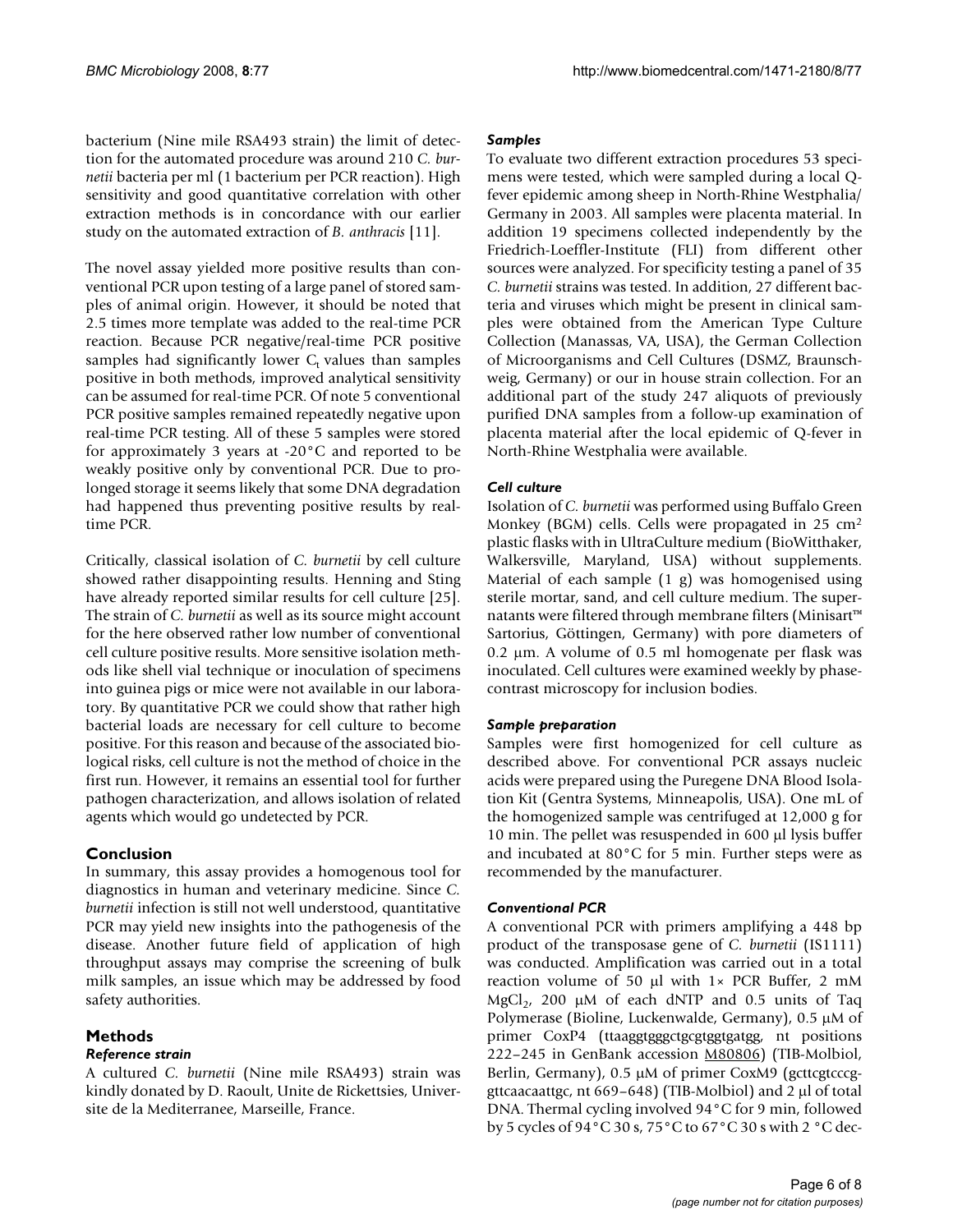rements per cycle, 77°C 30 s; and 37 cycles of 94°C 30 s, 65°C 30 s, 77°C 30 s with a final elongation step at 77°C 2 min. PCR products were visualized by gel electrophoresis on a standard 1% agarose gel stained with ethidium bromide.

# *Sample preparation/real-time PCR assay*

Total genomic DNA was extracted manually using the QIAmp DNA Minikit (Qiagen, Hilden, Germany) from aliquots of homogenized samples as described above. One hundred microliters of sample was added to 100 µl of buffer ATL (Qiagen). Twenty microliters of Qiagen Proteinase K were added, and incubated at 56°C for 30 min. Next 200 μl of buffer AL (Qiagen) was added, which was previously spiked with the *C. burnetii* internal control plasmid at a final concentration of 20 copies per PCR reaction. Further recommendations of the manufacturer were followed (200 µl elution volume). Alternatively, genomic DNA was extracted by an automated procedure using the BioRobot M48 (Qiagen) in combination with a MagAttract DNA Mini Kit (Qiagen). One hundred microliters of sample were added to 100 µl buffer G2 (Qiagen) to which the internal control was previously added at a concentration corresponding to 20 copies per PCR reaction. Ten microliters of Proteinase K solution (Qiagen) were added and incubated at 56°C for 30 min. Further procedure was as recommended by the manufacturer, setting the elution volume to 200 µl.

# *Plasmid standard (pCoxquant)*

An 86 bp insert of the transposase gene of *C. burnetii* was ligated into plasmid vectors and cloned in *E. coli* by means of a pCR2.1-TOPO TA cloning kit (Invitrogen, Karlsruhe, Germany). Plasmids were purified with a NucleoSpin Plasmid kit (Macherey Nagel, Düren, Germany) and sequenced using the BigDye 3.1 terminator cycle sequencing chemistry (Applied Biosystems, Weiterstadt, Germany) on an automatic ABI 377 DNA sequencer (Applied Biosystems). Plasmid DNA content was measured spectrophotometrically.

# *Internal control plasmid (pCoxmimic)*

The *C. burnetii* plasmid pCoxquant was used to generate an internal control plasmid. Gene splicing by overlap extension was carried out using primers IcS (atcgttcgttgagcgattagcagttgccaatttaaatcgtgatgccggat) and IcAs (aactgctaatcgctcaacgaacgatgcaaggttgatgcttatcgggctatc) to introduce an alternative probe-binding site at nucleotide positions 1266–1293 (GenBank accession [M80806\)](http://www.ncbi.nih.gov/entrez/query.fcgi?db=Nucleotide&cmd=search&term=M80806). Resulting constructs of the correct length were cloned by means of a pCR 2.1-TOPO TA cloning kit (Invitrogen) and processed as described above.

#### *Oligonucleotide design*

Using primer Express software with default settings for 5'nuclease (TaqMan) minor groove binder (MGB) probes (Applied Biosystems) two possible primer combinations and one probe were evaluated. GenBank accession [M80806](http://www.ncbi.nih.gov/entrez/query.fcgi?db=Nucleotide&cmd=search&term=M80806) served as the query sequence. The optimal primer/probe combination was experimentally determined by checkerboard titration first. In a next set of experiments individual primer concentration was optimized and finally the magnesium concentration adjusted.

#### *Real-time 5'nuclease PCR*

A 25 µl reaction volume contained 5 µl of DNA, 4 mM MgCl<sub>2</sub>, 1× Platinum Taq polymerase reaction buffer (Invitrogen), 200 µM of each dNTP, 0.8 µM primer CoxbS (gatagcccgataagcatcaac, nt position 1241–1261, GenBank accession [M80806](http://www.ncbi.nih.gov/entrez/query.fcgi?db=Nucleotide&cmd=search&term=M80806)) (TIB-Molbiol), 0.8 µM primer CoxbAs (gcattcgtatatccggcatc, nt 1326–1307) (TIB-Molbiol), 0.3 µM probe CoxbMGB (tcatcaaggcaccaat, nt 1272–1287), 0.2 µM probe prCoxmutant (atcgttcgttgagcgattagcagtt) and 1 unit of Taq DNA polymerase. 5'nuclease probe CoxbMGB was labeled with 5'FAM and a 3' minor groove binder non-fluorescent quencher (Applied Biosystems), 5'nuclease probe prCoxmutant was labeled with 5'VIC and 3'Black Hole Quencher (Eurogentec, Seraing, Belgium). Cycling conditions in an ABI Prism 7000 machine (Applied Biosystems) were: 95°C/2 min, and 45 cycles of 95°C/15 sec, 60°C/30 sec. Data were analyzed with the Sequence detector software V 2.1 (Applied Biosystems).

# *Specificity panel*

*Bacillus cereus* (ATCC 4313), *Bacillus subtilis* (ATCC 6633), *Candida albicans* (ATCC 10231), *Chlamydophila pneumoniae* (CWL-029H), *Enterococcus faecalis* (in house reference strain), Epstein-Barr virus (patient isolate), *Escherichia coli* (ATCC 25922), Hepatitis B virus (INSTAND ref. material 11019), Hepatitis C virus (1st International WHO NAT standard), Human cytomegalovirus (INSTAND ref. material 15005), Herpes simplex virus type 1 (INSTAND ref. material 13017), Human immunodefieciency virus type 1 (NL-43), *Mycobacterium tuberculosis* (in house reference strain), *Orientia tsutsugamushi* (in house reference strain), *Plasmodium falciparum* (patient isolate), *Pseudomonas aerogenosa* (in-house reference strain), *Rickettsia conorii* (in house reference strain), *Rickettsia prowazeckii* (in house reference strain), *Rickettsia rickettsii* (in house reference strain), *Salmonella enteritidis* (in house reference strain), *Shigella sonnei* (in house reference strain), *Staphylococcus aureaus* (ATCC 13565), *Streptococcus pneumoniae* (ATCC 6305), *Streptococcus pyogenes* (ATCC 19615)

#### *Statistical analysis*

Different input concentrations of *C. burnetii* plasmid DNA pCoxquant were tested to calculate the predicted proportion of positive results in replicate tests using probit anal